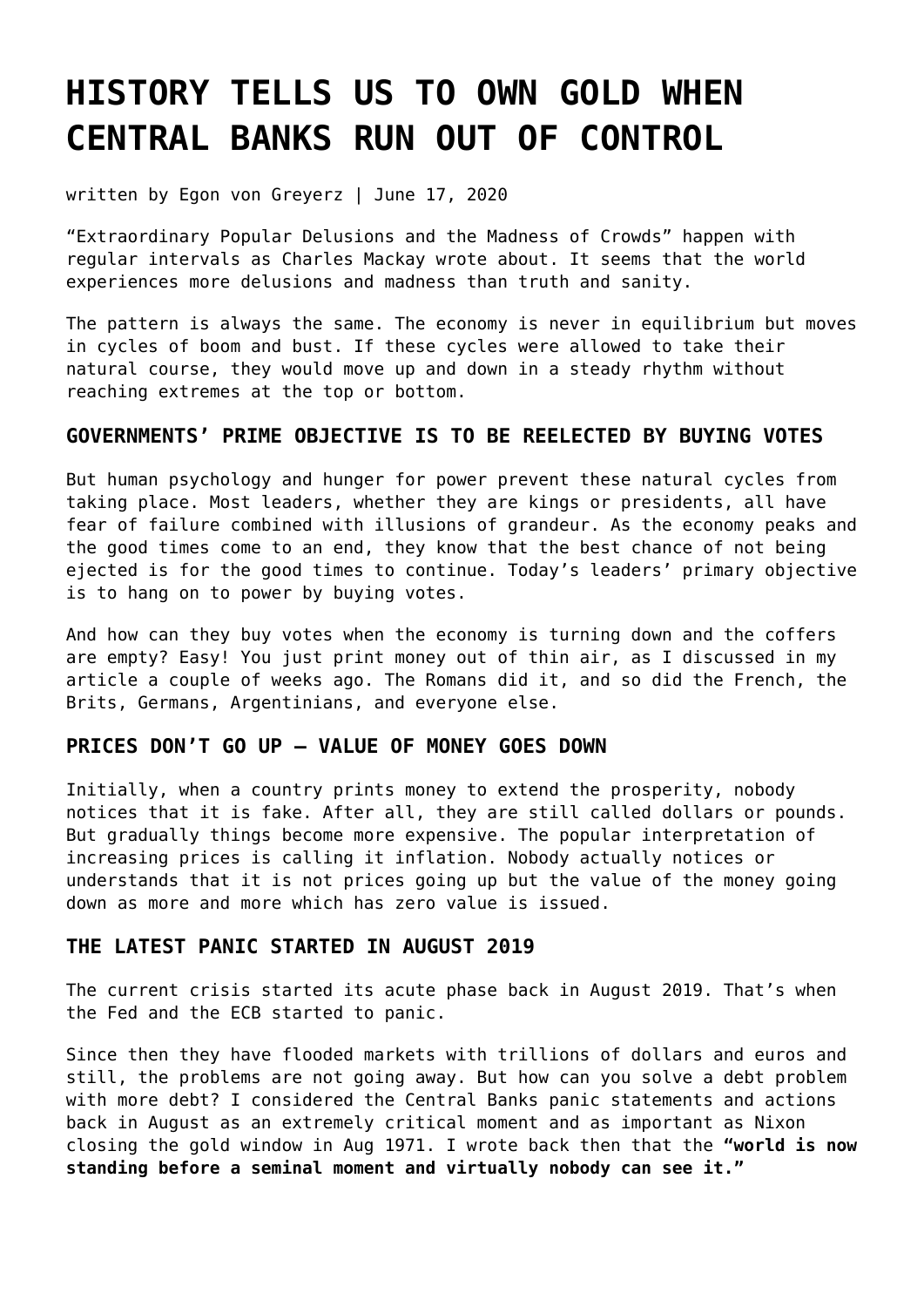## **THE END GAME IS STARTING**

The US and the world are now entering the end of the end of 50 years' destruction of the world economy and the financial system. So it has taken half a century to reach the end game but this is like a blink of an eyelid in the history of the world.

The US is now leading the world economy into a total breakdown of not just the financial system but also of trade and social structures. And still nobody can see it. Stock markets are near the all-time highs and the high-end residential property market is booming in and around several capital cities.

**The US has all the ingredients that lead to the destruction of an empire: Deficits, debts, excessive military spending, debasement of the currency, breakdown of trade, plague, the collapse of law and order and riots**. Two things are missing to complete the picture namely wars, and hyperinflation. Sadly both these factors are likely to occur in the coming years.

#### **1971 marked the beginning of the end of the US Empire**

Since 1971 the dollar has collapsed, deficits and debts exploded and social structures including law and order are breaking down. Like all empires, the US had the seeds of its own destruction within it.

This is how they achieved it:

#### **1. Spend more than you earn and PRINT, PRINT, PRINT**

The US has skilfully done this since the early 1960s. Every single year since that time, US Federal debt has increased. Few people realise that the surpluses in the Clinton years were fake since debt continued to go up.

## **US federal debt in 1971 was \$400B and today it is \$26 trillion a 65x explosion.**

I produced the debt chart below the first time at the end of 2017 when Trump was elected president. I forecast then that US debt would reach \$28 trillion by 2021 and double by 2025 to \$40 trillion. These massive debt increases seemed incredible at the time. But very few people study history and learn from the past.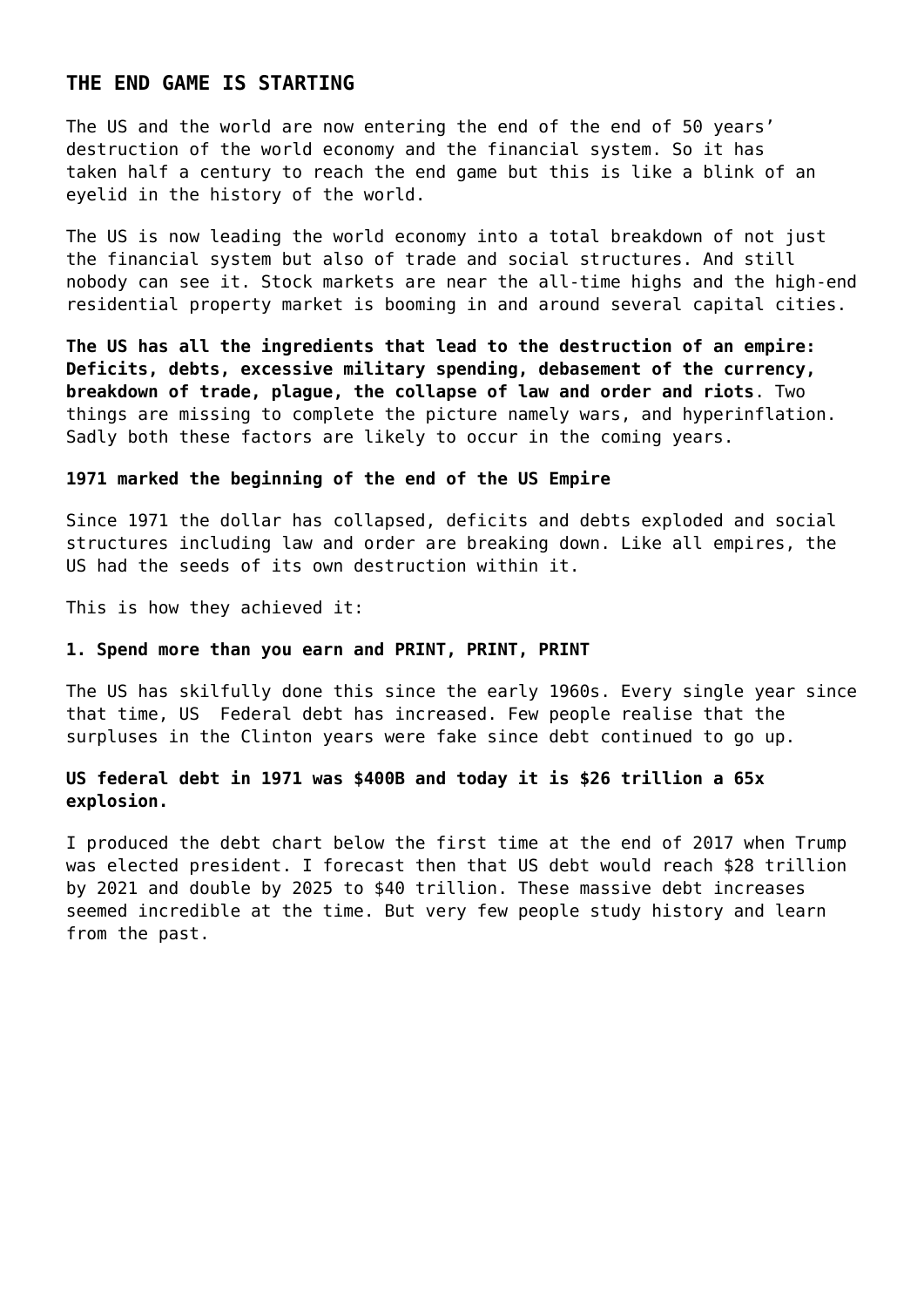

Since 1981 US Federal debt has on average doubled every 8 years, without fail. Obama doubled debt during his reign from \$10 to \$20 trillion. Thus, it was totally in line with the history that the US debt would be \$40 trillion 8 years later, in 2025.

When I made this forecast I assumed that we would see a breakdown of the financial system starting in the 2020s. So **history teaches us a lot more about the world than any economist or other forecaster ever understands.**

The US debt is now at \$26T and is very likely to reach more than \$28T by the end of the calendar year and \$40T by 2025. The projections of the Congressional Budget Office (CRB) and the Committee for a Responsible Federal Budget (CRFB) also confirm that these debt levels are not unlikely.

If we get a real crisis in the economy and the financial system, we could be looking at much higher figures.

#### **2. Import more than you export**

Since 1974, the US has had a balance of trade deficit every year. As the graph below shows, the deficit has grown exponentially. In this century it has been running between \$20B and \$65B monthly and is currently running at \$50B.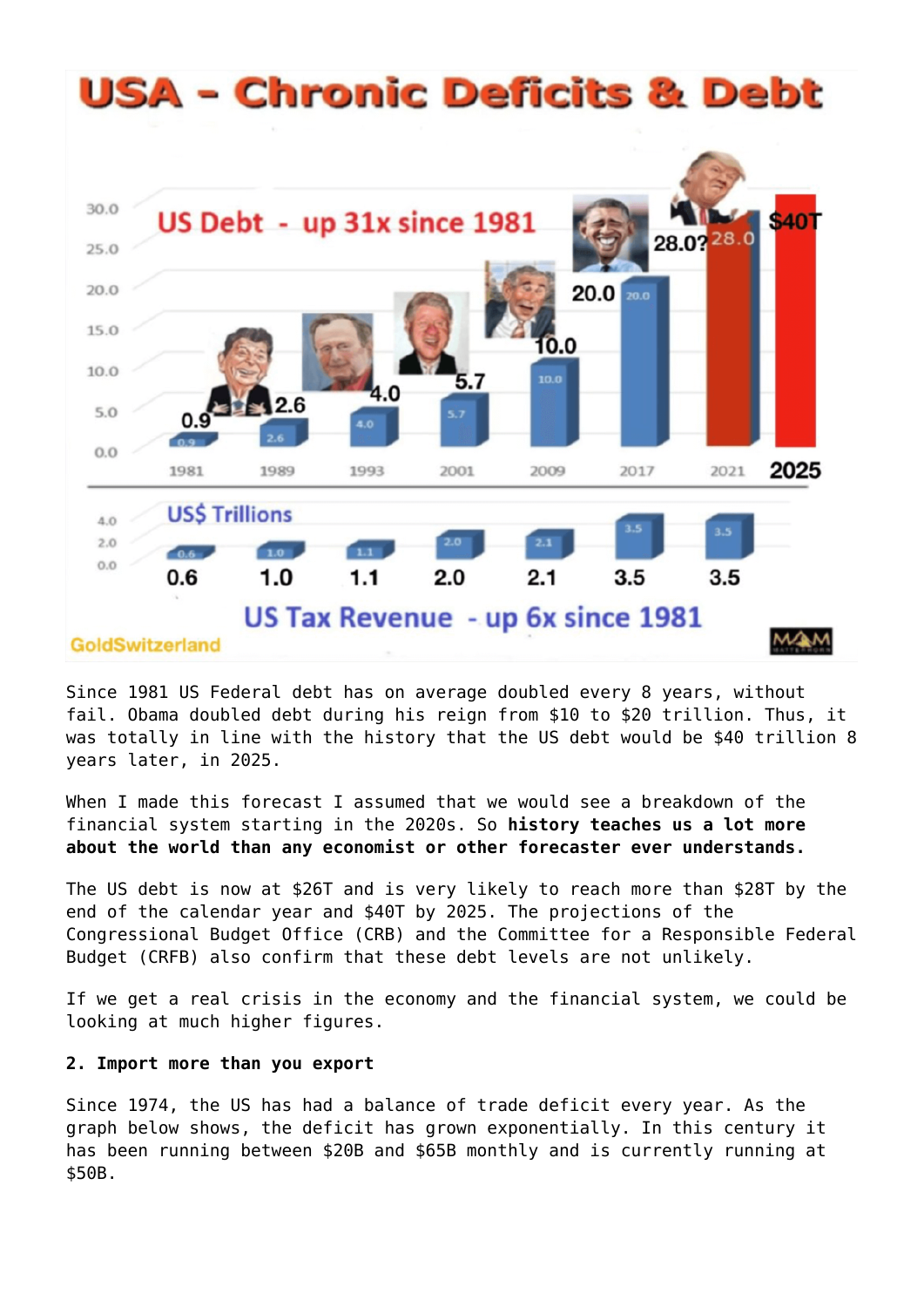# **CHRONIC TRADE DEFICITS SINCE 1974**



Half a century of every year importing more than you export is only possible with the assistance of the printing press combined with constant credit expansion.

#### **3. Make the currency worthless**

No fiat currency has survived in history. There have been periods when various currencies were backed by gold or silver. This stops governments from spending what they haven't got. That was the dilemma Nixon had. After many years of the costly Vietnam war in the 1960s, President de Gaulle saw where America was heading and asked the US for payment of their debts to France in gold.

Gold backing of the currency prevents countries from spending money they haven't got. Every time a nation has dropped the gold or silver standard, it has led to a destruction of the currency.

With deficits and debts rising fast, the US would have run out of gold and Nixon had no intention to balance the budget by cutting expenses. **Much easier then to close the gold window and open the printing press which he did on 15 August 1971. And that was the beginning of the end of the US empire and the global currency system**.

After Nixon's fatal decision, The People's Daily in China wrote:

**"These unpopular measures reflect the seriousness of the US economic crisis and the decay and decline of the entire capitalist system."**

The paper went on:

**"mark the collapse of the capitalist monetary system with the US dollar as its prop"…. "Nixon's new economic policy cannot extricate the US from financial and economic crisis."**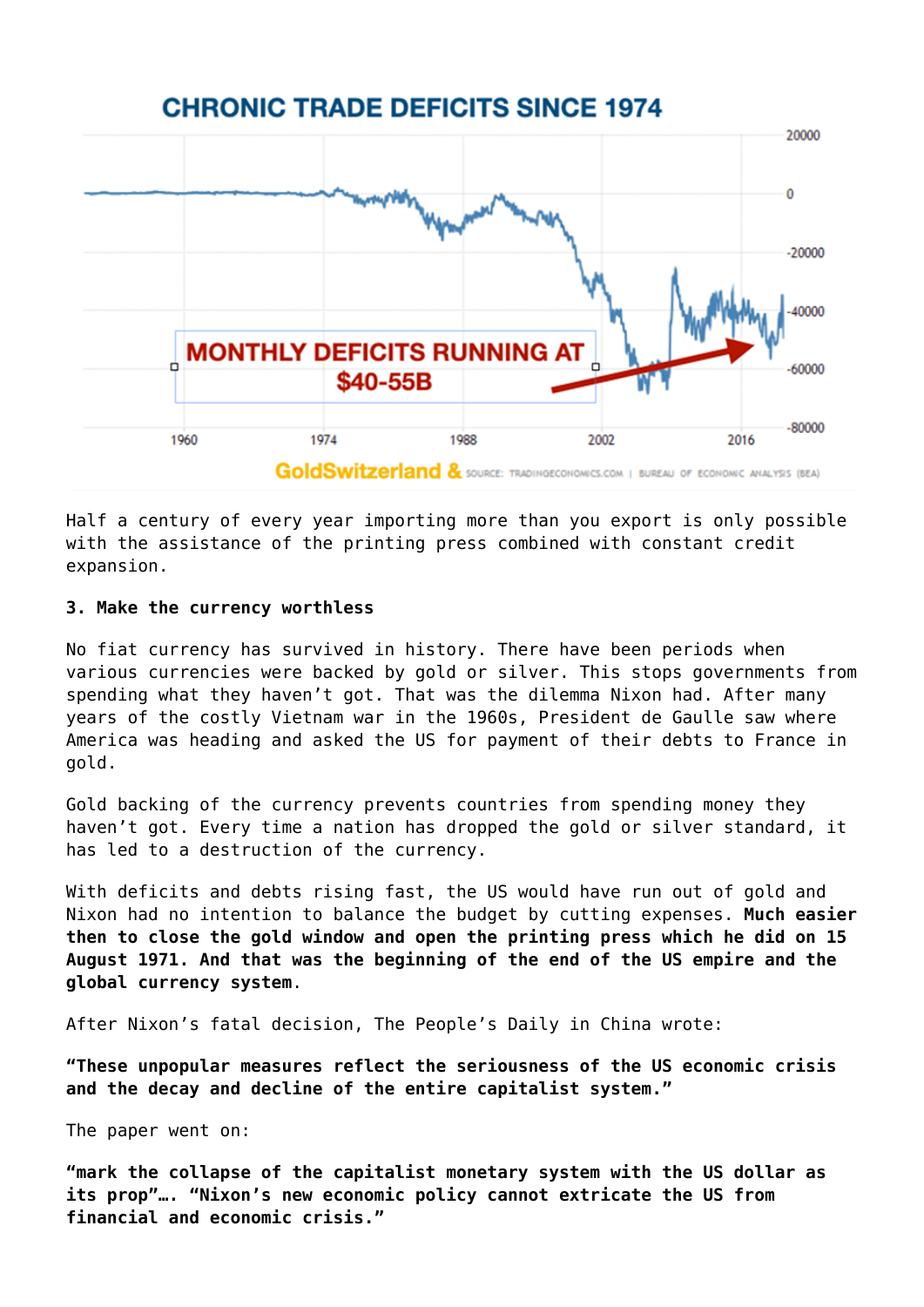The Chinese saw the consequences of the US actions already 50 years ago and the whilst the rest of the world is about to find out soon.

Since 1971, the dollar and all major currencies have fallen 97-99% in real terms.

Real terms means measured in gold which is the only stable currency in history.

| <b>GOLD PER OZ</b> | 1971           | 2000            | 2020                       | <b>DROP IN</b><br><b>CURRENCY</b><br>2000-2020 | <b>DROP IN</b><br><b>CURRENCY</b><br>1971-2020 |
|--------------------|----------------|-----------------|----------------------------|------------------------------------------------|------------------------------------------------|
| <b>USA</b>         | <b>USD 35</b>  | <b>USD 288</b>  | <b>USD 1685</b>            | 83%                                            | 98%                                            |
| <b>UK</b>          | <b>GBP 15</b>  | <b>GBP 177</b>  | <b>GBP 1358</b>            | 87%                                            | 99%                                            |
| <b>GERMANY/EUR</b> | <b>EUR 65</b>  | <b>EUR 286</b>  | <b>EUR 1551</b>            | 82%                                            | 95%                                            |
| <b>SWITZERLAND</b> | <b>CHF 148</b> | <b>CHF 458</b>  | <b>CHF 1639</b>            | 72%                                            | 90%                                            |
| <b>SWEDEN</b>      |                |                 | SEK 182 SEK 2448 SEK 16770 | 85%                                            | 99%                                            |
| <b>CANADA</b>      | <b>CAD 35</b>  | <b>CAD 417</b>  | <b>CAD 2368</b>            | 82%                                            | 98%                                            |
| <b>AUSTRALIA</b>   | <b>AUD 31</b>  | <b>AUD 438</b>  | <b>AUD 2673</b>            | 84%                                            | 99%                                            |
| <b>JAPAN</b>       |                | JPY 12K JPY 31K | <b>JPY 184k</b>            | 83%                                            | 92%                                            |
| <b>ARGENTINA</b>   |                |                 | <b>ARS 288 ARS 89k</b>     | 99.99%                                         |                                                |
| <b>VENEZUELA</b>   |                |                 | <b>VEF 180 VEF 377M</b>    | 99.99%                                         | <b>oldSwitzerland</b>                          |

# THE CURRENCY RACE TO THE BOTTOM

#### **4. Manipulate all markets**

It is not possible to have chronic debts and deficits for half a century without total manipulation of all markets. The US government and the Fed have skilfully intervened in all financial markets be it stocks, bonds, interest rates currencies, derivatives or gold and silver.

**The result of this is that there are no real markets today and no real prices. It is a casino in which the government with the assistance of the Fed and their banker friends control virtually all trading and prices.**

If we just look at interest rates, it is a perfect example of false markets.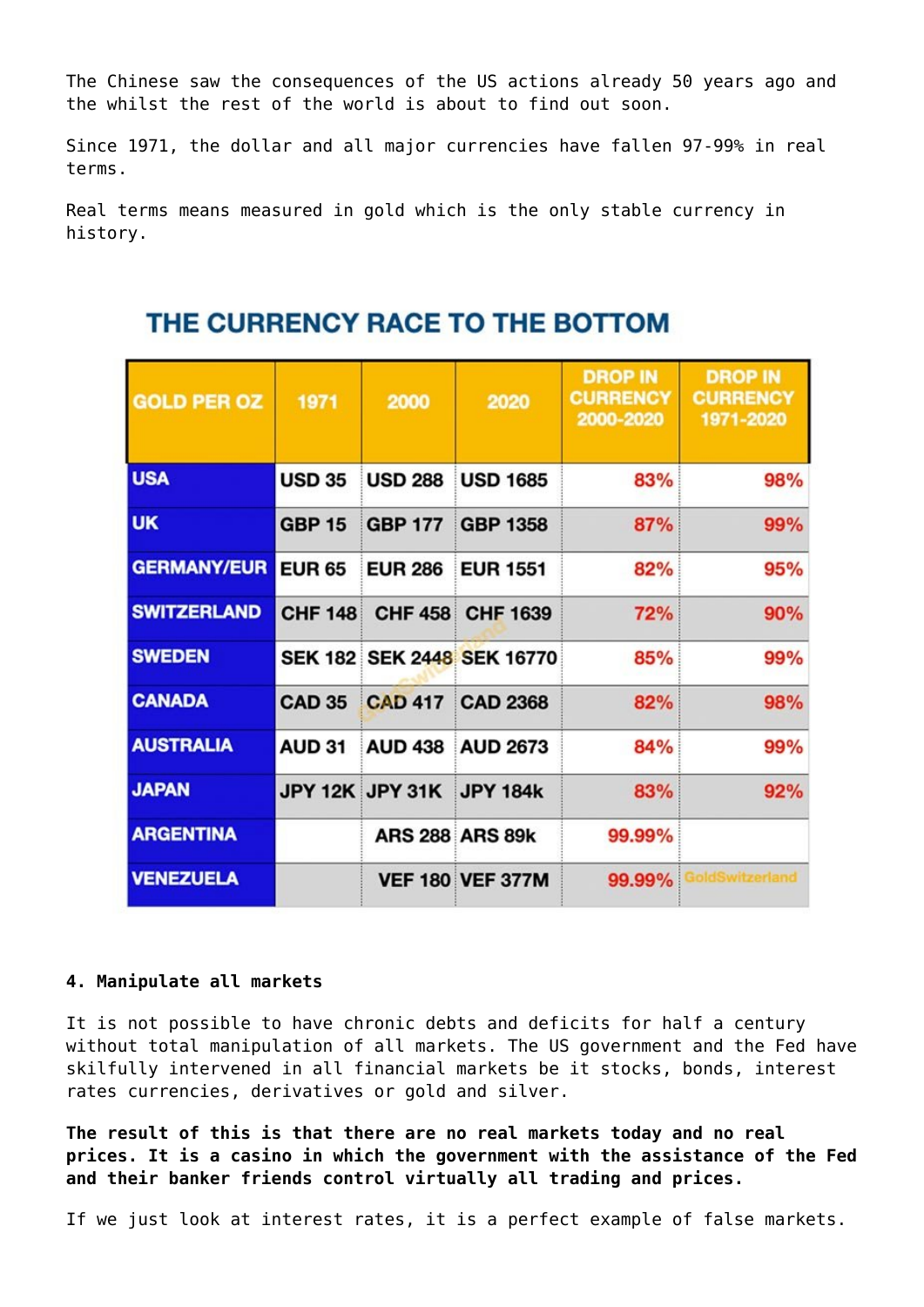

# **MAXIMUM DEBT AND MINIMUM OR ZERO RATES DON'T ADD UP**

In a market governed by supply and demand, the gap between interest and debt in the chart above would not exist. High demand for debt would automatically push the cost of debt up. But the laws of nature have temporarily been suspended by the Fed and the US government. **Since they can create an unlimited supply of fake money, they can simultaneously set the cost of this money at zero. And as the money is worth nothing, it is self-evident that it should cost nothing to borrow.**

But what most people don't understand is that most assets they buy with the fake money has very little intrinsic value, whether it is stocks, bonds or property. **In the coming collapse of the Everything Bubble investors will have a very rude awakening as all these bubble assets decline 90-100% in real terms.**

#### **MARKETS**

**Stocks** are showing the normal high volatility before the next crash which is imminent. The coming secular bear market will shock the world.

#### **Gold & Silver**

The LBMA (London Bullion Market Association) has just published [an article in](http://www.lbma.org.uk/assets/Alchemist/Alchemist_97/Alch97Morris.pdf?_cldee=cm9zcy5hLm5vcm1hbkBtZS5jb20=&recipientid=contact-0f46f9024fa4e71180d6005056b11ceb-dd64fce5d8e44249852f4e7fd82f80e2&esid=9e671486-30a0-ea11-80f9-005056b11ceb) [the Alchemist by my good friend Charlie Morris](http://www.lbma.org.uk/assets/Alchemist/Alchemist_97/Alch97Morris.pdf?_cldee=cm9zcy5hLm5vcm1hbkBtZS5jb20=&recipientid=contact-0f46f9024fa4e71180d6005056b11ceb-dd64fce5d8e44249852f4e7fd82f80e2&esid=9e671486-30a0-ea11-80f9-005056b11ceb). Charlie makes a very credible case for \$7,000 gold by 2030.

The only point I would raise regarding his forecast is if it will really take 10 years to reach that level. I doubt it myself.

In the next few years, the world will learn that the printing of money can never create prosperity. That is the time when the masses will turn to gold and silver. At that point, there will be virtually no physical precious metals to buy at any price.

**History tells us that it is imperative to own gold when central banks run out of control.**